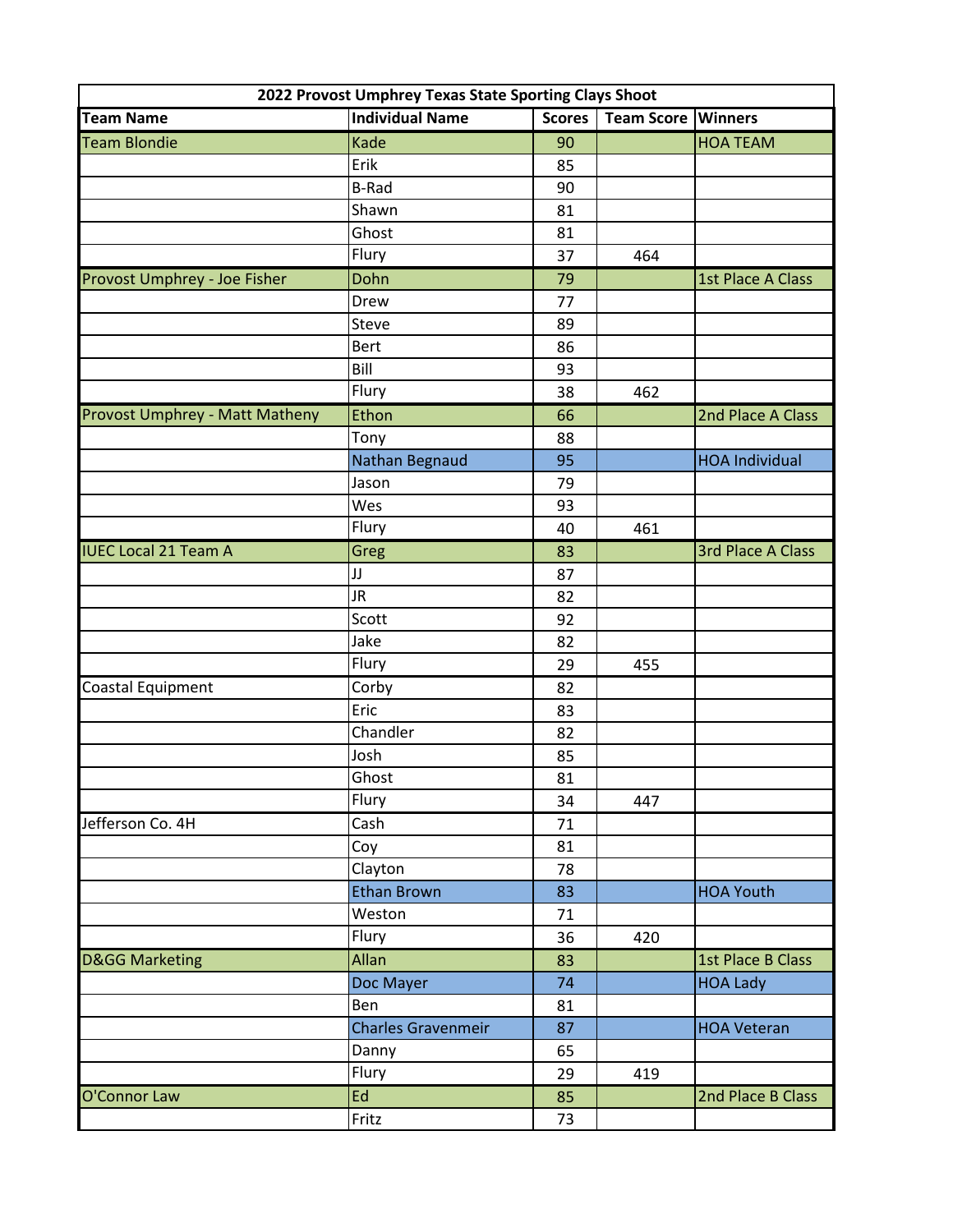|                              | Jug                | 82     |     |                          |
|------------------------------|--------------------|--------|-----|--------------------------|
|                              | David              | 87     |     |                          |
|                              | Sharon             | 54     |     |                          |
|                              | Flury              | 34     | 415 |                          |
| <b>Roofers International</b> | Kinsey             | 78     |     | <b>3rd Place B Class</b> |
|                              | Mona               | 68     |     |                          |
|                              | Joseph             | 80     |     |                          |
|                              | Joe                | 75     |     |                          |
|                              | Ghost              | 81     |     |                          |
|                              | Flury              | 32     | 414 |                          |
| <b>IUEC Local 31 Team B</b>  | Matt               | 88     |     |                          |
|                              | Marion             | 76     |     |                          |
|                              | Pavin              | 78     |     |                          |
|                              | Tree               | 58     |     |                          |
|                              | AL                 | 73     |     |                          |
|                              | Flury              | 28     | 401 |                          |
| Roofers Local 123            | Wesley             | 84     |     |                          |
|                              | Steven             | 75     |     |                          |
|                              | Billy              | 65     |     |                          |
|                              | Gig                | 73     |     |                          |
|                              | Ghost              | 81     |     |                          |
|                              | Flury              | 19     | 397 |                          |
| Allegiance Bank              | Roger              | 78     |     | 1st Place C Class        |
|                              | Ellis              | 73     |     |                          |
|                              | Imad               | 63     |     |                          |
|                              | Don                | 65     |     |                          |
|                              | Doug               | 76     |     |                          |
|                              | Flury              | 37     | 392 |                          |
| <b>IUEC Local 21 Team B</b>  | Zeb                | 85     |     | 2nd Place C Class        |
|                              | $\overline{z}$ ack | 57     |     |                          |
|                              | Jeff               | 48     |     |                          |
|                              | Guss               | 80     |     |                          |
|                              | Ghost              | 81     |     |                          |
|                              | Flury              | 29     | 380 |                          |
| UA Local 68                  | Matt               | 76     |     | 3rd Place C Class        |
|                              | <b>Gary Leach</b>  | 91     |     | <b>HOA Senior</b>        |
|                              | Rick               | 61     |     |                          |
|                              | Lane               | 61     |     |                          |
|                              | <b>Brian</b>       | 48     |     |                          |
|                              | Flury              | 35     | 372 |                          |
| <b>IUEC Local 31 Team A</b>  | Hunter             | 50     |     |                          |
|                              | Shane              | 83     |     |                          |
|                              | Gaky               | 64     |     |                          |
|                              | Zach               | 85     |     |                          |
|                              | Joe                | 58     |     |                          |
|                              | Flury              | $30\,$ | 370 |                          |